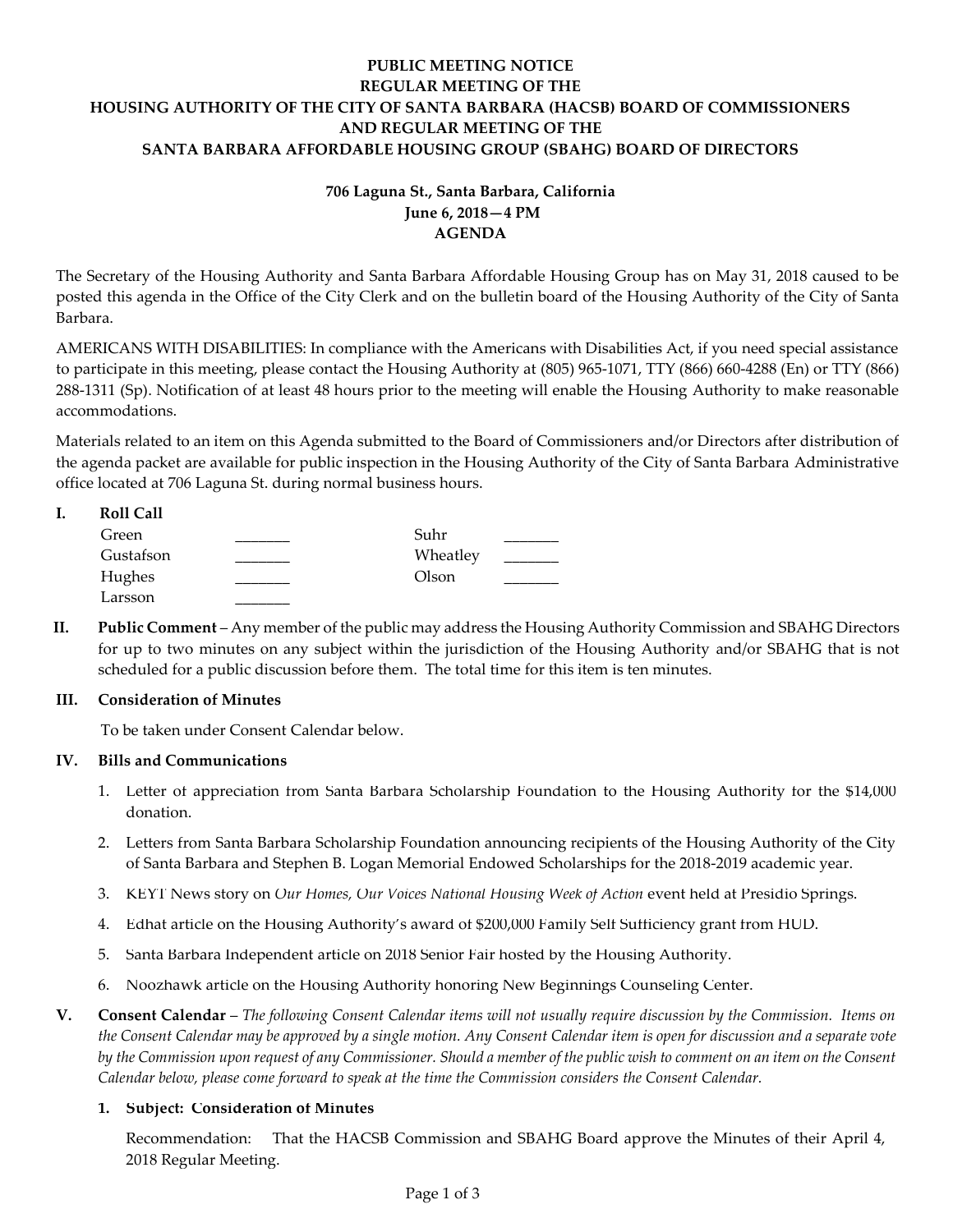### **2. Subject: Consideration of Minutes**

[Recommendation: That the HACSB Commission approve the Minutes of their April 27, 2018 Special](https://hacsb.org/download/meetings_2018/items/06_june/Item-V.2.pdf) Meeting.

## **3. Subject: Investment Report for the Quarter Ended March 31, 2018**

[Recommendation: That the Commission review and order filed the quarterly investment report for quarter](https://hacsb.org/download/meetings_2018/items/06_june/Item-V.3.pdf) ended March 31, 2018.

## **4. Subject: Grant of Easement for Utilities at Presidio Springs**

[Recommendation: That the Board of Directors approve and authorize the CEO, or his designee, to negotiate](https://hacsb.org/download/meetings_2018/items/06_june/Item-V.4.pdf)  and, with the approval of General Counsel, execute a grant of easement to Southern California Gas Company for the purposes of installation, relocation, repair and inspection of gas lines at the Presidio Springs property.

### **VI. Report of Executive Director**

## **1. Subject: NAHRO Youth Poster Competition**

Recommendation: That the Commission recognize Housing Authority youth residents who earned the highest scores among Authority participants in NAHRO's Poster Competition, "What Home Means to Me".

### **2. Subject: New Management Agreement For Garden Court On De La Vina**

Recommendation: That the Commission approve a Management Agreement between the Housing Authority [and Parsons Family Management, LLC for the operation of Garden Court located at 1116 De La Vina Street for](https://hacsb.org/download/meetings_2018/items/06_june/Item-VI.2.pdf)  the period commencing when the Authority completes the acquisition of the property (targeted by June 30, 2018) to June 30, 2025 and authorize the Housing Authority's Executive Director/CEO to execute same on behalf of the Authority.

### **3. Subject: Development Update**

Recommendation: That the Commission receive an oral report on the status of developments in planning and/or under construction.

#### **4. Subject: 2018 NAHRO Summer and National Conference Attendance**

[Recommendation: That the Commission authorize Rob Fredericks, additional staff and interested](https://hacsb.org/download/meetings_2018/items/06_june/Item-VI.4.pdf)  Commissioners as deemed appropriate, to attend the National Association of Housing and Redevelopment Officials (NAHRO) 2018 Summer Conference to be held in San Francisco, CA July 27-29 and National Conference to be held in Atlanta, GA, October 25-27, 2018.

#### **VII. Treasurer's Report**

## **[1. Subject: Approval of Housing Authority of the City of Santa Barbara Quarterly Financial Statements for the](https://hacsb.org/download/meetings_2018/items/06_june/Item-VII.1.pdf)  Quarter Ended March 31, 2018**

Recommendation: That the Commission review and order filed the quarterly financial statements for the quarter ended March 31, 2018.

## **[2. Subject: Approval of Santa Barbara Affordable Housing Group Quarterly Financial Statements for the](https://hacsb.org/download/meetings_2018/items/06_june/Item-VII.2.pdf)  Quarter Ended March 31, 2018**

Recommendation: That the Board review and order filed the quarterly financial statements for the quarter ended March 31, 2018.

#### **VIII. Committee Reports** – None

### **IX. Unfinished Business** – None

## **X. New Business**

## **1. Subject: Personnel Related Revisions to the Manual of Policies and Procedures**

Recommendation: That the Commission adopt a resolution approving revisions to the Introductory Section and Sections 1.3 Working Hours, 1.7 Nepotism, 2.2 Harassment Free Workplace, 2.3 Equal Employment [Opportunity, 2.7 Communications and Information Systems, 3.1 FLSA Payroll Workweek, Pay Periods and Pay](https://hacsb.org/download/meetings_2018/items/06_june/Item-X.1.pdf)